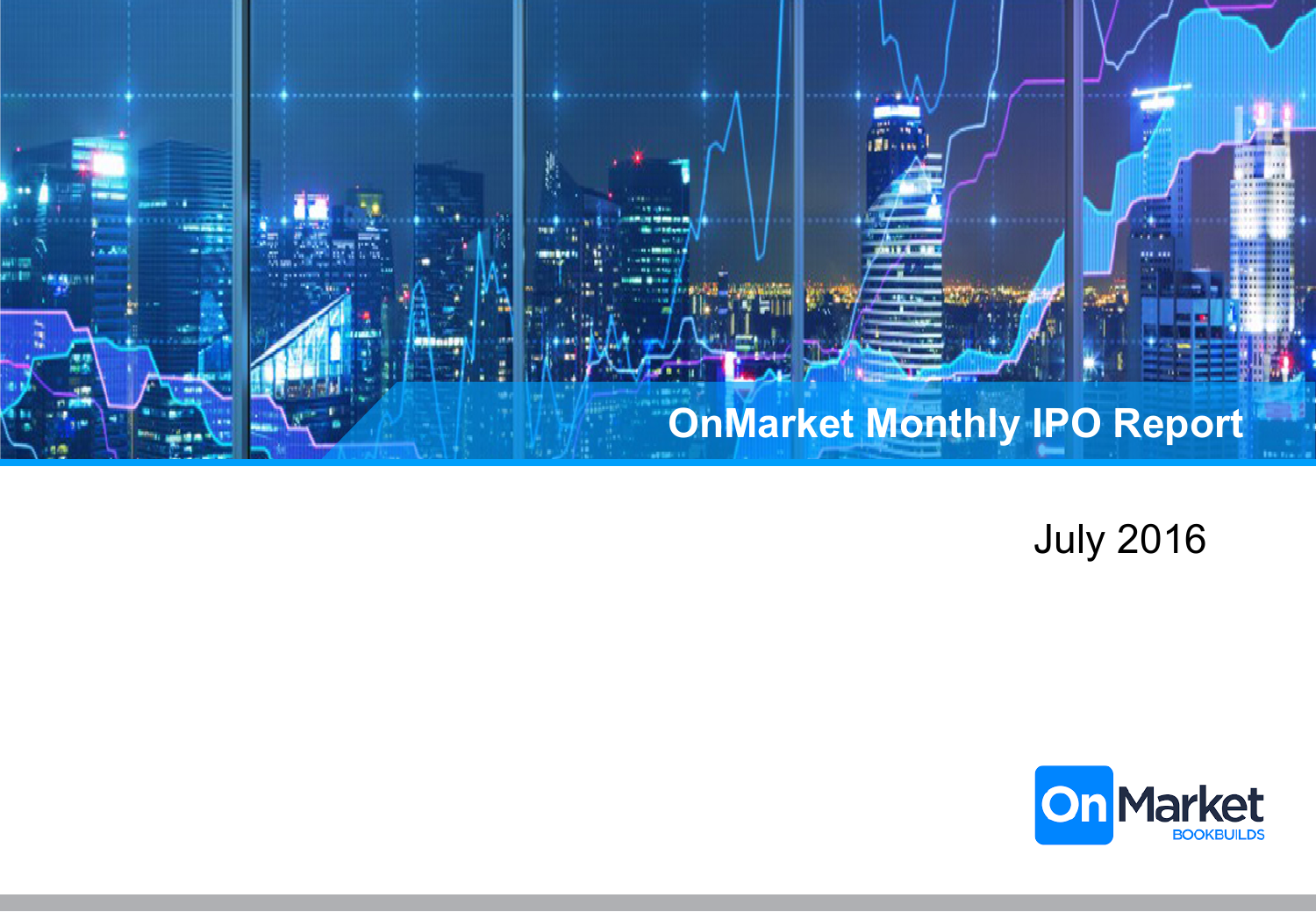IPOs listed in July outperformed ASX 200 by 9.4%



### **Summary**

- In July 2016, IPO activity remained steady with 9 listings, which raised \$995.7mn compared with 9 listings (\$420.0mn) in June 2016 and 11 listings (\$1,761.9mn) in July 2015.
- The five largest listings in July 2016 were Michael Hill International, Scottish Pacific Group (the only PE backed float in July), Shaver Shop Group, Kogan.com and Range International. These five listings together raised \$933.4mn (approximately 93.7% of the total funds raised during the month).
- § Currently, 13 IPOs are proposed that will raise more than \$173.1mn over the next two months. Notable listings include India Fund Limited, Silver Heritage Group Limited, Viatar CTC Solutions Inc



#### **July IPO Performance vs. ASX200 Return**

- § In July 2016, IPO returns outperformed ASX 200 by 9.4%. The observed outperformance was relatively small compared to June 2016 when IPOs had outperformed the ASX 200 by 29.4%.
- § The Consumer Discretionary sector dominated the IPO listing count in July with 3 listings. The sector registered an average return of 6.7% during the month.
- § In July 2016, notable performers were Oventus Medical (Healthcare) with 62.0% return, Range International (Materials) with 29.0% return, Michael Hill International (Consumer Discretionary) with 28.7% return, Race Oncology (Healthcare) with 22.5% return and Shaver Shop Group (Consumer Discretionary) with 8.6% return.

## **2015 and 2016 YTD Comparison**

|                 | No. of<br><b>IPOs</b> | <b>Market</b><br>Cap. (\$mn) | <b>Return</b><br>Day 1 | <b>Return at</b><br>31-July | <b>ASX YTD</b><br><b>Return at</b><br>31 July |
|-----------------|-----------------------|------------------------------|------------------------|-----------------------------|-----------------------------------------------|
| 2016 to July 31 | 43                    | 8.781.9                      | $17.2\%$               | 26.2%                       | 5.0%                                          |
| 2015 to July 31 | 38                    | 8.395.8                      | 13.3%                  | $17.7\%$                    | 5.3%                                          |

§ YTD returns on IPOs have been impressive at 26.2% compared with 17.7% for the same period in the previous year.

Source: Bloomberg, ASX